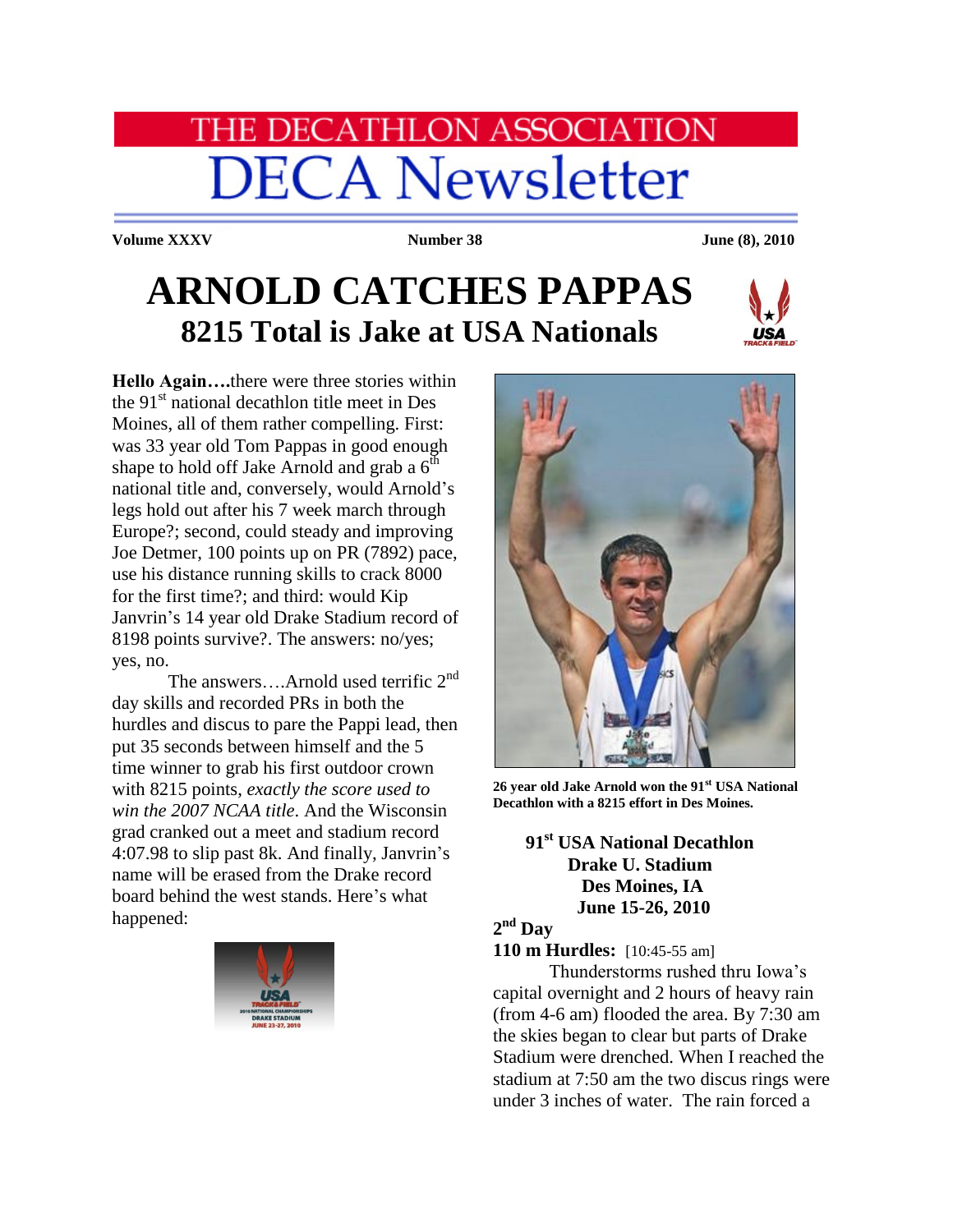delay of the meet program, which, on Saturday morning started with a pair of race walks. The decathlon start, originally scheduled for 10:30 am, was delayed to make room for the junior women's 10k race walk! *(here is one of my asides: I have always maintained that the national CEs should have their own separate meet precisely for this reason. When the decathlon schedule is altered to accommodate the junior women's 10 race walk one knows where they stand in the meet's administrative pecking order)*

By ten am the track had dried out but there was casualty when contender Chris Helwick popped his left hamstring just 5 minutes prior to the  $1<sup>st</sup>$  event.

Running south to north on the west side of Drake Bulldog blue oval, the decathletes were well seeded into two hurdle races and several hundred were on hand for the opening gun. In the first race, and using a terrific tail wind (+3.0 mps) Trinity Otto, Texas A&M, was never headed as he posted a significant PR of 14.57 seconds for the win. Dan Keller of UNC equaled his own PR at 14.98 and Dan Kinsey, who no marked twice on day one but who would finish the entire meet) PR'd as well at 15.25. Whew! Fast times today.

In the second race Tom Pappas and Jake Arnold ran side-by-side in lanes 3 and 4. The winds picked up (+4.4 mps) and Pappas was away sluggishly while Arnold dueled Nick Adcock. Jake, wearing orthotic socks to protect tight calves, crossed the finish line in a PR 14.06, .14 ahead of Adcock with Pappas  $3<sup>rd</sup>$  in an acceptable 14.43. Jake moved to within 31 points of  $2<sup>nd</sup>$ place. *After One: Papp 5144, Otto 5054, Arno 5023, Moss 5011.*

**Discus:** [11:25 am and 12:07 pm]

The meet's PA announcer was charged with reporting both the decathlon and women's heptathlon and the former's discus and latter's long jump were scheduled for the

same time. *(when I saw how well the men were throwing in round one I eschewed the long jump, 300 meters away and missed some big jumps by Hyleas Fountain. One can not be omnipresent.)*

The discus event is held outside the north end of Drake Stadium. I counted over 400 fans who lined the sloped west bank and walkway.

The throwing in round #1 was as good as I can remember. Throwing  $4<sup>th</sup>$  Arnold spun a 49.14m/161-2 PR (by a foot!) that got everyone pumped. Dan Keller then tossed PR 40.48m/132-8 and Mat Clark, a local favorite from Ames, also dished a lifetime best, 41.26m/135-4. Minutes later Kinsey did the



**Jake Arnold's 1 st toss, a lifetime best, covered 49.14m/ 61-2 of Des Moines real estate.** 

same nailing with a big PR 49.95m/163-10, the ultimate winning effort. 4 PRs in 7 minutes! Wow. Who could leave for the long jump after watching that?

The left handed Pappas improved with each throw, but in truth, this was righthanders wind. He managed  $48.03 \text{m}/157$ -7, 48.37m/158-9 and 48.63m/159-6

In the final round Clark, who was fashioning a fine score, PR'd once again with 43.00m/141-1. Arnold carved out another 30 points of the Pappas lead. Every athlete was within 3m of a lifetime best and there were only two fouls in 33 efforts. Now to the hept long jump!

*After Eight: Papp 6876, Arno 6785, Detm 6457, Otto 6392.*

**Pole Vault:** [12:51-2:20 pm]

The vault witnessed yet another casualty as Mat Clark, himself fashioning a fine score, when he landed awkwardly after opening the vault by clearing 4.10m/13-5¼. The medics carted him off to the first aid tent. A 4.95m/16-2¾ vaulter and 4:12 1.5k runner, who had just PR'd in the discus, a big score was in the offing. Ah, the best laid plans! The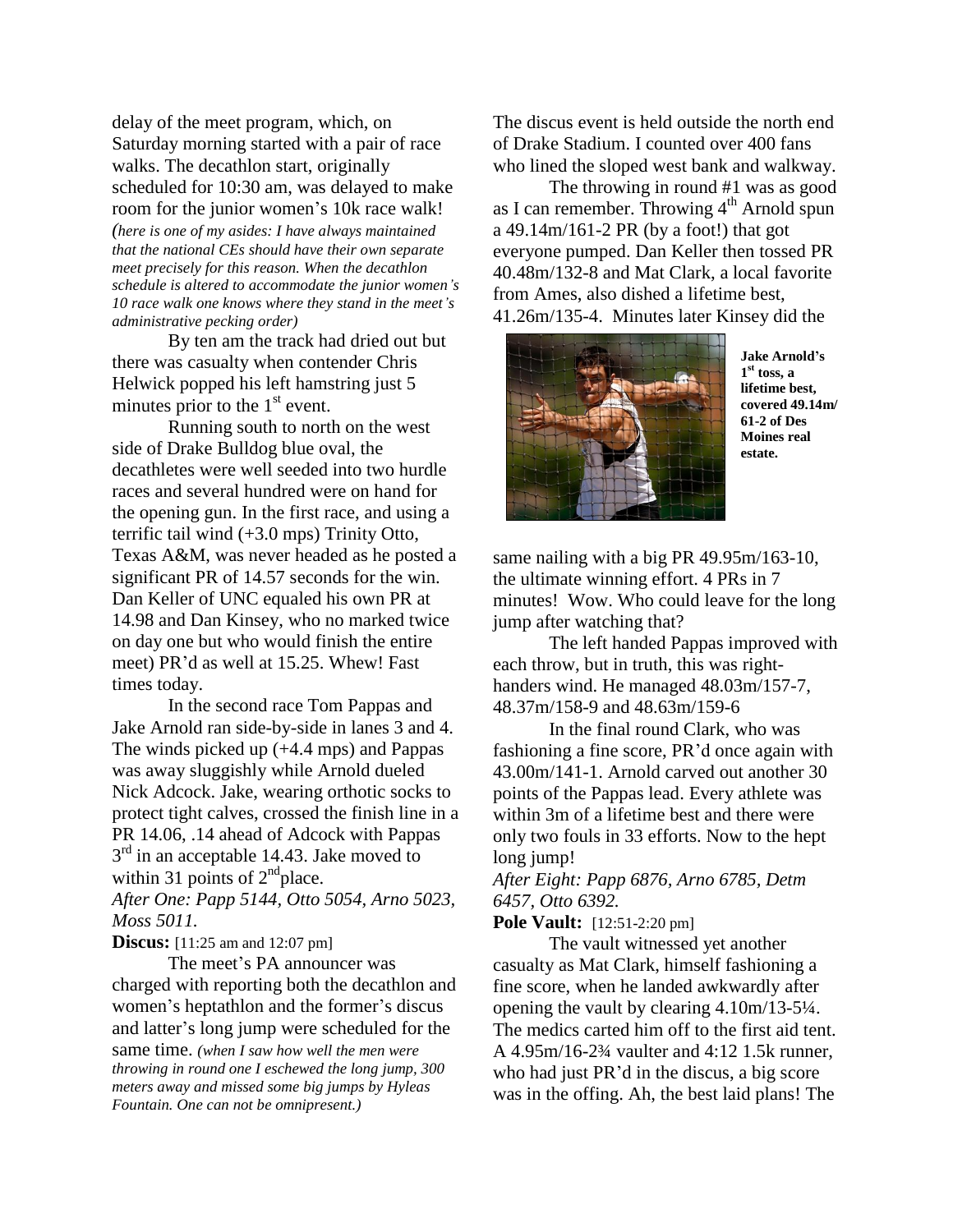UNI grad would hobble thru the jav and slog the 1500 in 4:50 but his big score would have to wait.

Three cleared 4.90m/16-¾, Pappas, Arnold and Kinsey (a PR). Only Arnold managed 5.00m/16-4¾, cutting another 30 points from the Pappas lead, then he passed to 5.20m/17-¾ and had a pair of good attempts. "I was feeling pretty good at the time," he would say later. "I was over 5.20m twice. Oh well." In summary, 89 minutes, 74 attempts, 29 clearances at 11 different bars. *After Eight: Papp 6876, Arno 6785, Detm* 

*6457, Otto 6392.*

**Javelin:** [3:00 – 3:26 pm]

Temps pressed into the high 80s as a good crowd (nearly 500) went to the north javelin area to watch the drama. Few realized



that Clemson junior Miller

**Clemson's ACC runner-up, Miller Moss added nearly 5 meters to his lifetime best in the javelin.**



Moss, an upcoming talent from Sumter, SC, speared a nifty 16 foot PR at 51.70m/169-7. But all eyes were on Pappas who managed a 59.64m/195-8 effort, but again was upstaged by Arnold whose  $3^{rd}$  round 60.85m/199-7 won the event and moved another 19 points closer to the lead.

*After Four: Papp7608, Arno 7536, Detm 7104, Otto 7000.*

**1500 meters:** [4:05-4:10 pm]

Travis Geopfert, who still serves as Joe Detmer's coach, did some quick pencil work and noted after the javelin event that Joe needed "just" 4:07.98 to crack 8000 for the first time. Given Detmer's 1500 skills, this was indeed possible. Geopfert calculated that a 66 second/lap pace would just do it. See pace chart insert.

And, of course, the Pappas-Arnold duel took precedence and the 72 point lead

Pappas now held represented a 12 second differential between the two.

| Detmer 1500m pace chart |                        |      |           |  |
|-------------------------|------------------------|------|-----------|--|
| Laps                    | even pace actual split |      | $+/-$     |  |
| 300m (3 laps to go)     | 49.5                   | 51.5 | $-2$ secs |  |
| 400m(1 lap)             | 66                     | 67.5 | $-1.5$    |  |
| 700m (2 laps to go)     | 1:56.5                 | 1:56 | $-0.5$    |  |
| 800m (2 laps)           | 2:12                   | 2:13 | $-1.0$    |  |
| $1100m (1$ lap to go)   | 3:01.5                 | 3:02 | $-0.5$    |  |
| 1200m (3 laps)          | 3:18                   | 3:19 | $-1$      |  |
| $1500m$ (finish)        | 4:08                   | 4:08 | $+1$      |  |
|                         |                        |      |           |  |

**Joe Detmer (left) had no problem posting a 4:06.63 1500m time and got his first 8000+ score in the process.**

At the gun Detmer did *not* rush into the lead. Rather Dan



Kinsey led the field for 150m. It was then that Detmer made his break leaving the peloton further and further in his wake. He was 1 second off pace at 800m, and, at the bell, needed a 65+ second last lap. He pressed it with 300m remaining and when he crossed the finish line and the digital scoreboard read 4:06.63 the 6000 spectators roared their



approval with a standing "O." Significantly he marks finally eliminated the 4:08.4 by Wally Wilson/LAAC in 1954 (!) from the meet record book and erased Robert Baker's 4:06.5 hand timed Drake stadium record. Even more important, he almost *detmered* (lapped in 1500m) Pappas who was struggling on the final lap. He was 14 seconds behind Arnold with a lap remaining but, w/o any running training, could not hold on and Arnold ran